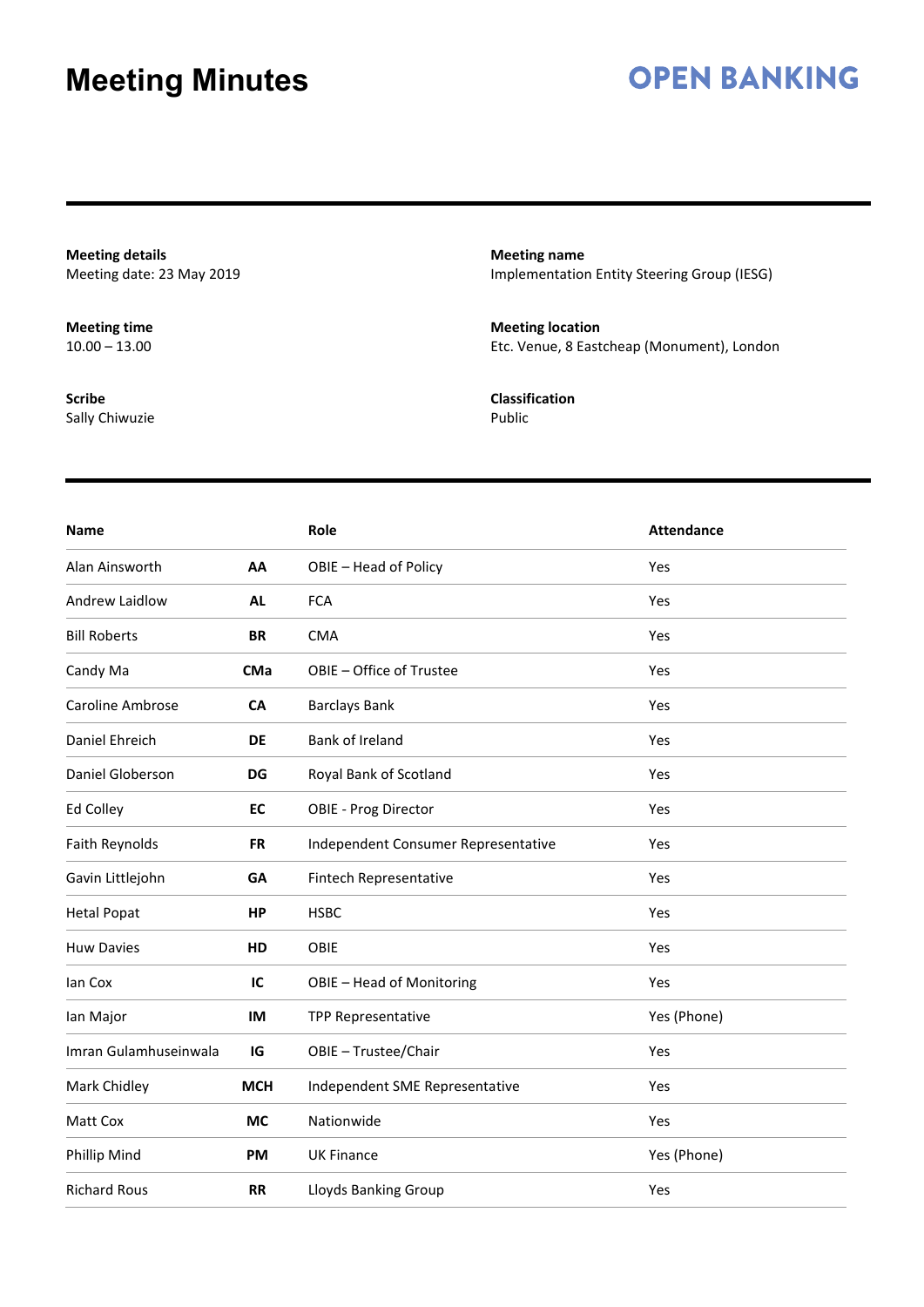## **OPEN BANKING**

| <b>Robert White</b> | <b>RW</b> | Santander                                      | Yes                                           |
|---------------------|-----------|------------------------------------------------|-----------------------------------------------|
| Roy Hutton          | <b>RH</b> | <b>Allied Irish Bank</b>                       | Yes (Phone)                                   |
| Sally Chiwuzie      | <b>SC</b> | <b>OBIE IESG Secretariat</b>                   | Yes                                           |
| <b>Thaer Sabri</b>  | TS        | <b>Electronic Money Association</b>            | Yes                                           |
| Will Curley         | WC        | <b>Tesco Bank</b>                              | Yes (Phone)                                   |
| <b>Apologies</b>    |           |                                                |                                               |
| <b>Name</b>         |           | Role                                           | <b>Delegate</b>                               |
| Chris Michael       | <b>CM</b> | OBIE - Technical Delivery                      | N/A                                           |
| Doina Nicolici      | (DN)      | Stakeholder Engagement, Standards and Strategy | N/A                                           |
| Laura Mountford     | LM        | <b>HM Treasury</b>                             | N/A                                           |
| Paul Horlock        | PH        | Stakeholder Engagement, Standards and Strategy | Doina Nicolici (DN)                           |
| <b>Robert White</b> | <b>RW</b> | Santander                                      | Eduardo<br>Martinez<br><b>Barros</b><br>(EMD) |
| Vicki Hassan        | VH        | Danske Bank                                    | Dave Scott (DS)                               |

#### **No. Agenda item**

#### **1.a – 1.b HOUSEKEEPING: MINUTES AND ACTION LOG**

1.1. **IG** welcomed IESG members in the room and on the phone; thanking everyone for contributions on minutes, and stated that on the basis that comments have been settled, the minutes from the IESG meeting of 30 April 2019 are now signed off.

#### *APPROVAL - IESG\_APR\_LOG\_039 – Comments received and incorporated, IG approved the minutes from 30 April 2019.*

- 1.2. **IG** commented that all AOB items requested have been incorporated into the pack. **GL** requested a discussion on the OBIE Roadmap – activity update sent out by **AA** on 22 May 2019, and asked if this could be included in the housekeeping section of the pack going forward. **IG** stated that the reason why it is not in the pack is because it was distributed out-of-cycle.
- 1.3. **IG** walked IESG members through the open actions, with updates provided where required (Note: This is attached on page four of the minutes, with more detailed highlights captured below).
- 1.4. **IG** stated that Action #172 on *Resilience* will remain open as it has to be presented at TDA first before IESG, IESG members should therefore expect to see an update in the June IESG pack. **FR** raised a point about the switch over in September for consumers and firms moving from screen scraping to the APIs, wanting to ensure that there is a strategy in place for conducting a risk assessment. **IG** suggested that the point, while valid, does not pertain to resilience and therefore could be covered instead as a standalone agenda item in AOB *(Please see discussions in AOB – Section 3a).*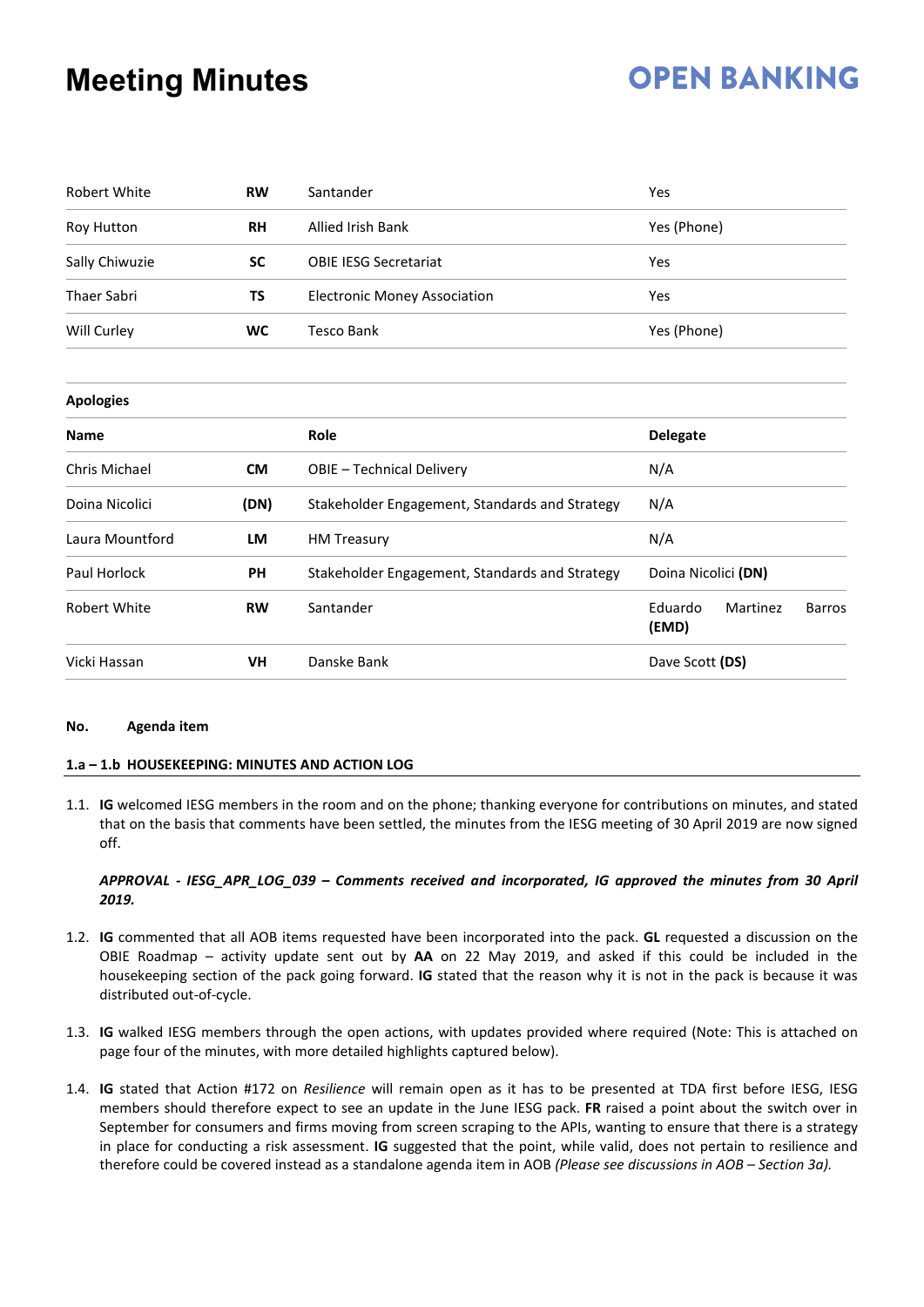1.5. On action #186 regarding the *transparency calendar*, **IG** advised that this action remained open as although the transparency calendar has been built and populated by the CMA9, the non-CMA9 have not populated it. **GL** stated that the issue for the UK, and more broadly, Europe is that there is a short period of time to do things and improved visibility is required, so it is important to find a centralised place where details such as security profile and standards being used by firms can be documented. **IG** suggested two things:

- 1.5.1. Roll **GL**'s point into the conversation around resilience as redefined by **FR**; and
- 1.5.2. Close this as an action for IESG.
- 1.6. **IG** stated that action #191 on *v3.1 MI* is on schedule. **EC** confirmed that the new MI has been received but did not make the pack because it is still going through the challenge process. This will be distributed out-of-cycle before the June IESG when it will be presented as a usual agenda item. **EC** added that this will come with a recommendation of what additional information can be shared internally and publically off the back of the new MI for the July IESG.
- 1.7. **IG** recommended that closure of action #196 *Article 10 SCA issue for Open Banking AIS* should only happen when all the bilaterals have been completed. **IC** advised 6 out of 9 have been completed, with the remaining bilaterals scheduled within the next two weeks, after which a transparent view should be made available for presentation at the June IESG. **SW** wanted to know if the Open Banking view on Article 10 is in line with the FCA's view. **IG** commented that the role of Open Banking as a monitoring function is to establish a transparent view across the ecosystem as opposed to forming its own view. **SW** stated that the understanding from the FCA's bilateral is that they are looking into Article 10 and there might be further guidance published at a later date. **AL** commented that the topic was discussed at the last EBA API Working Group and it is a possibility, however, this is not certain. **HP** stated that the collective industries (TPPs and banks) agreed that the way Article 10 is written is restrictive and specific which is contrary to best customer outcomes and there were some side line discussions around whether the EBA would need something different to enable the use cases that people want. **IG** requested all banks should be as transparent as possible during the bilaterals with **IC** in order to close this issue appropriately. In response to **HP**'s question about whether this is linked in with action #186 *(transparency calendar)*, **IG** stated that it is a specific element of #186, and that there ought to be no reason why the CMA9 would not be happy to have their interpretation of Article 10 on the transparency calendar.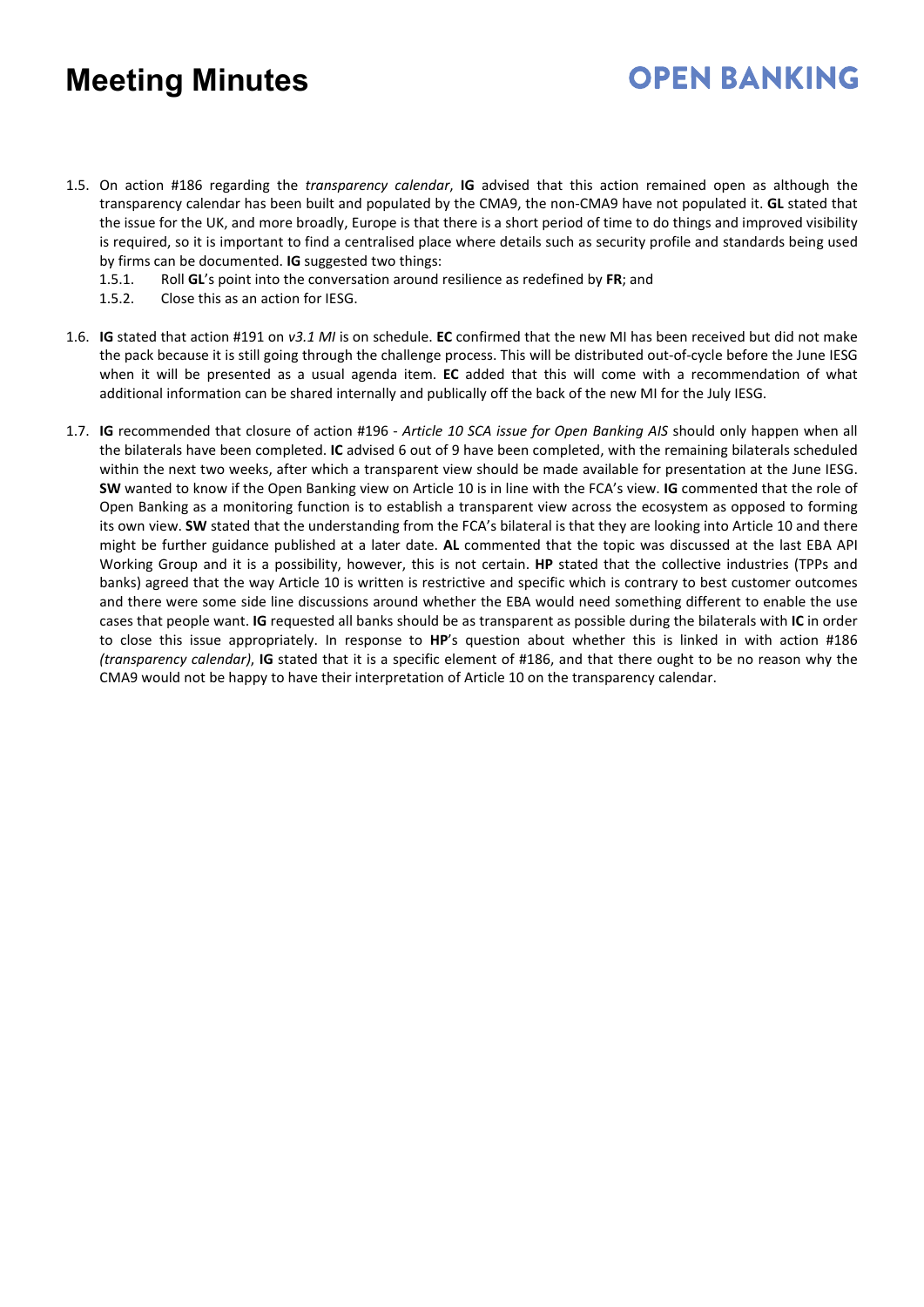### **OPEN BANKING**

### **ACTIONS**

| <b>Action Number</b> | <b>Date</b><br><b>Raised</b> | Owner | <b>Description</b>                                                                                                                                                                                     | <b>Notes</b>                                                                                                                                                                                                                                                                                                                                                                                                                                                                                                                                                                                                                                                                                                                                                                                                                                                                                                                                                                                                                                                                                                                                                                                                                                                                                                                                                                                                                                                                                        | <b>Target Date</b>       | <b>Status</b> | <b>Date Closed</b> |
|----------------------|------------------------------|-------|--------------------------------------------------------------------------------------------------------------------------------------------------------------------------------------------------------|-----------------------------------------------------------------------------------------------------------------------------------------------------------------------------------------------------------------------------------------------------------------------------------------------------------------------------------------------------------------------------------------------------------------------------------------------------------------------------------------------------------------------------------------------------------------------------------------------------------------------------------------------------------------------------------------------------------------------------------------------------------------------------------------------------------------------------------------------------------------------------------------------------------------------------------------------------------------------------------------------------------------------------------------------------------------------------------------------------------------------------------------------------------------------------------------------------------------------------------------------------------------------------------------------------------------------------------------------------------------------------------------------------------------------------------------------------------------------------------------------------|--------------------------|---------------|--------------------|
| IESG_2018_301_168    | 21/03/2019                   | IG    | <b>CMA9 Attestation Process: With regards to</b><br>the CMA9 attestation process, RH to provide<br>thoughts on lessons learnt (communications<br>before and after) ahead of the next release<br>to IC. | Update 23/05 - This has gone through PMG and feedback<br>has been captured. This can now be closed.<br>Update 08/05 - The suggestion at PMG was to hold a post<br>attestation wash up to capture the feedback so that there is<br>a record of the lessons learnt captured for the future. RH is<br>of the opinion that the value received from the pre and post<br>attestations supplied should be looked at, including<br>communication and timelines to ensure that the requests<br>can be scheduled ahead of time. A wash up will be held with<br>the CMA9, to improve the process for any future attestation<br>event and on that basis, propose to close this action.<br>Update 30/04 - IC to discuss with RH. C/F to May IESG.<br>Update 08/05 - Comment from RH - The suggestion at PMG<br>was to hold a post attestation wash up to capture the<br>feedback so we have a record of the lessons we can take out<br>of this attestation in the future. I think that should look at<br>the value received from the pre and post attestations we<br>supplied; it should look at the communication and timelines<br>around same to ensure that the requests can be scheduled<br>ahead of time. On that basis I am happy to close out this<br>item on the basis that a wash up will be held with the CMA9,<br>to improve the process for any future attestation event.<br>Update 30/04 - IC to discuss with RH. Roll forward to May<br>IESG.<br>Update 10/04: Verbal Update to be provided by IC. | 23/05/2019<br>30/04/2019 | Closed        | 23/05/2019         |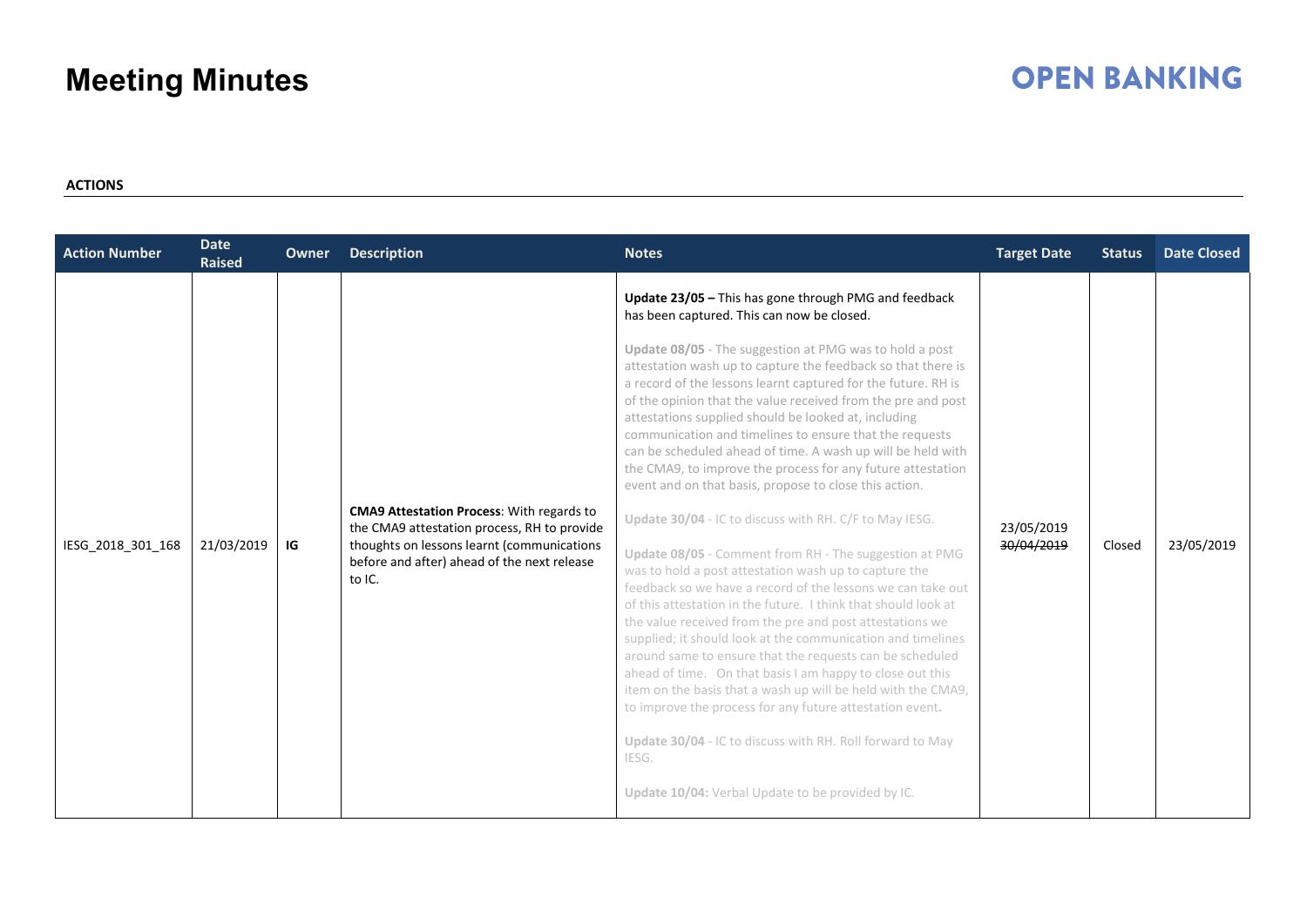| <b>Action Number</b> | <b>Date</b><br><b>Raised</b> | <b>Owner</b> | <b>Description</b>                                                                                                                                                                                                                                                                                                                                                                                                                                                                       | <b>Notes</b>                                                                                                                                                                                                                                                                                                                                                                                                                                                                                                                                                                                                                                                                                                                                                                                                                                                                                                                                                                                                                                                                                    | <b>Target Date</b>                                   | <b>Status</b> | <b>Date Closed</b> |
|----------------------|------------------------------|--------------|------------------------------------------------------------------------------------------------------------------------------------------------------------------------------------------------------------------------------------------------------------------------------------------------------------------------------------------------------------------------------------------------------------------------------------------------------------------------------------------|-------------------------------------------------------------------------------------------------------------------------------------------------------------------------------------------------------------------------------------------------------------------------------------------------------------------------------------------------------------------------------------------------------------------------------------------------------------------------------------------------------------------------------------------------------------------------------------------------------------------------------------------------------------------------------------------------------------------------------------------------------------------------------------------------------------------------------------------------------------------------------------------------------------------------------------------------------------------------------------------------------------------------------------------------------------------------------------------------|------------------------------------------------------|---------------|--------------------|
| IESG_2018_301_170    | 21/03/2019                   | EC           | RJID and App2App - EC to present this to<br>PMG as a conversation with the CMA9 to see<br>if a workshop can be arranged for anyone<br>who is interested in seeing the results of how<br>the RJID and app-to-app journeys work;<br>especially for people who do not have access<br>to the developer zone. EC to also consult<br>with PMG re whether we would share videos<br>of the RJID and app-to-app journey, including<br>whether some or all would be shared on the<br>OBIE website. | Update 29/05 - This has now been rescheduled for 20/06<br>from 2-5, after the IESG meeting.<br>Update 20/05 - This workshop is currently being scheduled<br>for 13/06 from 2 - 5pm. Facilitation of this is in progress.<br>Update 15/05 - This is in progress. CM is organising.<br>Update 02/05 - EC proposed demo / workshop should be<br>held in the final week of May after LBG retail goes live.<br>Update 30/04 - EC suggested that a demo is possible,<br>however, only some of the CMA9's app-to-app journeys<br>would be available in the short term. EC suggested that<br>perhaps a subset of the CMA9 initially or if there is a request<br>for a specific bank, this could be picked up in the bilaterals<br>CM to provide a link in the certificates to videos through the<br>certification process.<br>Update 18/04 - A workshop is not feasible at this juncture<br>but IESG members wishing to view CMA9 journeys should<br>contact CMA9 reps bilaterally for demonstrations once App<br>to App has been deployed, noting the Directions recently<br>issued. Propose to close. | 20/06/2019<br>23/05/2019<br>30/04/2019               | Open          |                    |
| IESG_2018_301_171    | 21/03/2019                   | FR / IC      | <b>Customer Numbers:</b> FR to arrange a meeting<br>with IC re how customer numbers are<br>collected, and update to be included in May<br>IESG.                                                                                                                                                                                                                                                                                                                                          | Update 23/05 - IC taking comments from FR, IG and others<br>on how to set this up for future proofing. This will return to<br>the agenda in the July IESG.<br>Update 01/05 - IC met with MCH and DJ (who updated FR)<br>on 11/05. IC is concluding on a revised definition for PSU's<br>to share with CMA9 and IESG. Once the revised definition is<br>concluded, IC will collate PSU numbers using the revised<br>definition and share with the IESG in July.                                                                                                                                                                                                                                                                                                                                                                                                                                                                                                                                                                                                                                  | 25/07/2019<br>20/06/2019<br>23/05/2019<br>30/04/2019 | Open          |                    |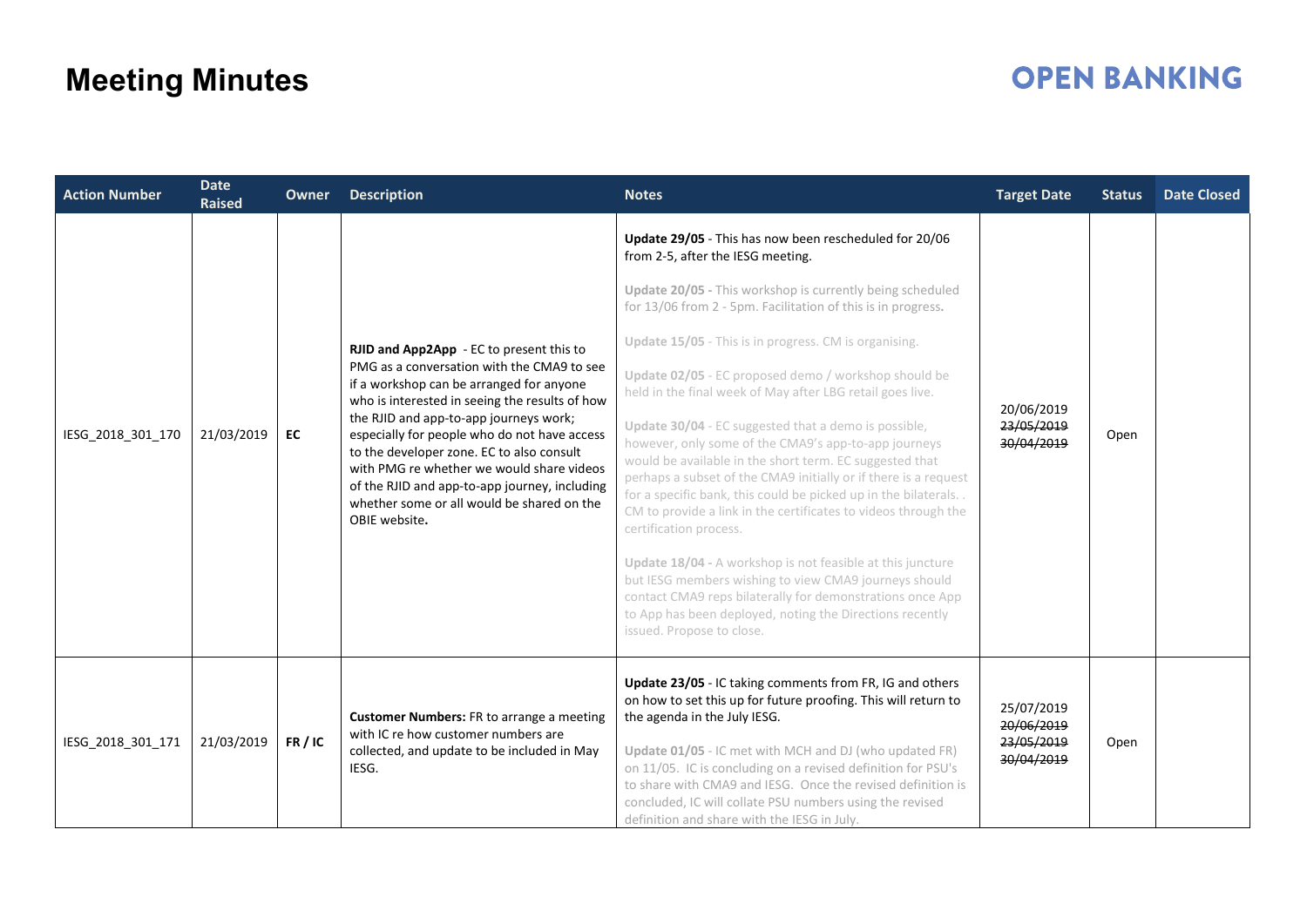|                   |            |            |                                                                                                                                                                                                                 | Update 30/04 - IG advised at IESG that there is still some<br>ambiguity on this which the team are working through. C/F<br>to May IESG.<br>Update 23/04 - Meeting held on 11/04 with DJ/IC/MCH.<br>Propose to close<br>Update 09/04 - IC to meet with DJ on Thursday, 11/04.<br>Further update to be provided after that. |                                        |        |            |
|-------------------|------------|------------|-----------------------------------------------------------------------------------------------------------------------------------------------------------------------------------------------------------------|---------------------------------------------------------------------------------------------------------------------------------------------------------------------------------------------------------------------------------------------------------------------------------------------------------------------------|----------------------------------------|--------|------------|
| IESG 2018 301 172 | 21/03/2019 | <b>CM</b>  | <b>Resilience - CM to take recommendation to</b><br>TDA to address the issue of resilience and<br>subsequently report back to IESG.                                                                             | Update 23/05 - This will go to TDA first, and subsequently<br>be presented at the June IESG.<br>Update 30/04 - CM to discuss what levers are required to<br>address the gaps at the next TDA. C/F to June IESG.<br>Update 23/04 - CM advised that this is an on-going action.<br>C/F until full update is available.      | 20/06/2019<br>23/05/2019<br>30/04/2019 | Open   |            |
| IESG 2018 301 173 | 21/03/2019 | <b>MCh</b> | NESTA - MCh and GL to meet with NESTA<br>and CMA9, GL to explain how the Centre of<br>Excellence Sandbox could work. Ideally, the<br>session should be held before we progress<br>with the new NESTA challenge. | Update 23/05 - This can now be closed.<br>Update 15/05 - Deck for 16/05 meeting shared with<br>attendees. GL to present deck and provide further update at<br>May IESG. Propose to close.<br>Update 10/04: Meeting set up for 16/05. Aiming to provide<br>an update by May IESG.                                          | 23/05/2019<br>30/04/2019               | Closed | 23/05/2019 |
| IESG 2018 301 185 | 30/04/2019 | EC         | Programme Update - Plan on a Page - EC to<br>produce a one page document to include<br>what will be delivered and when.                                                                                         | Update 23/05 - This was distributed to IESG members out-<br>of-cycle. This can be closed.<br>Update20/05 - This will be distributed to IESG members<br>before the May IESG. Propose to close.                                                                                                                             | 23/05/2019                             | Closed | 23/05/2019 |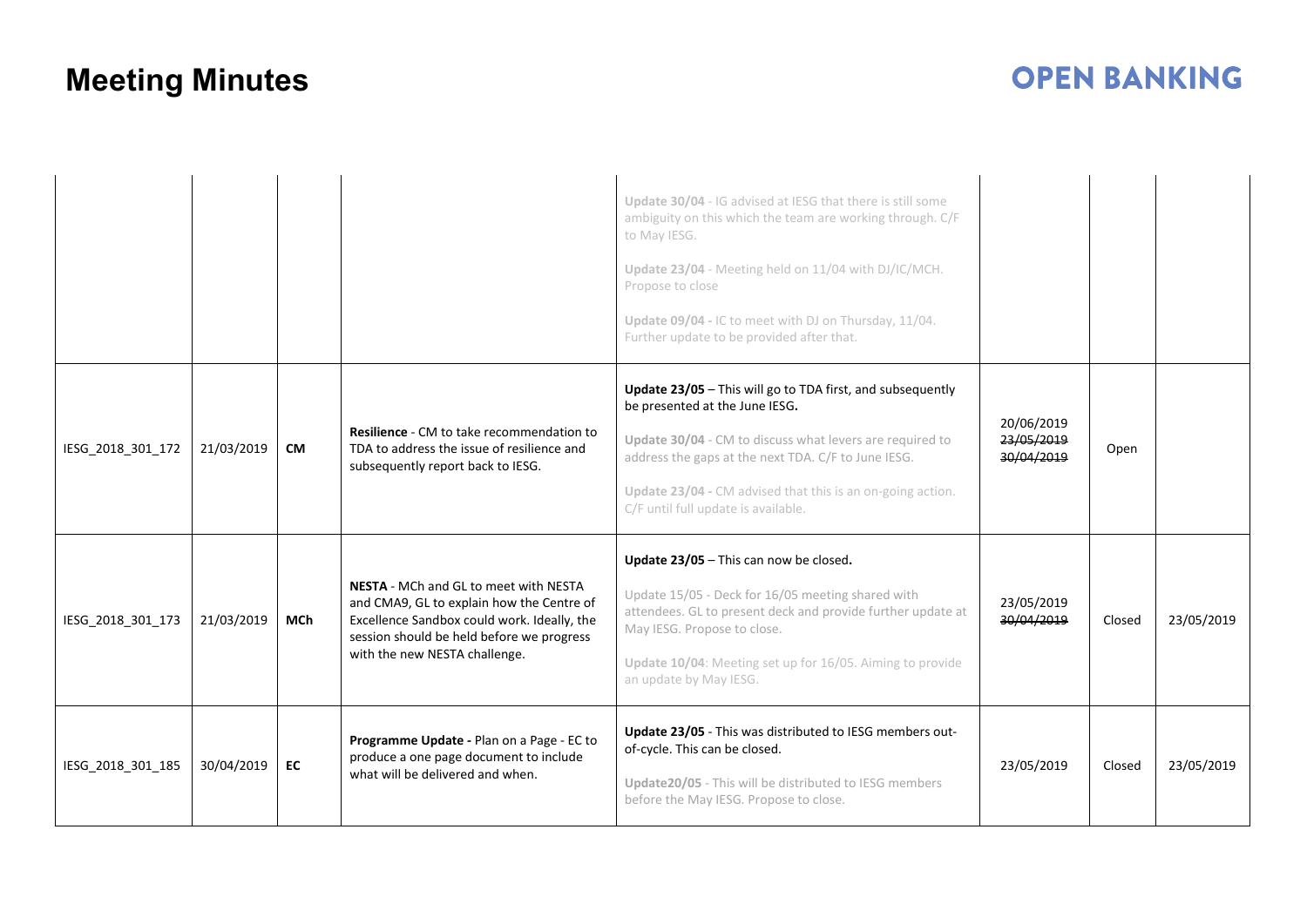| IESG_2018_301_186 | 30/04/2019 | EC        | Transparency Calendar - EC to conduct a<br>review of how well populated the<br>transparency calendar is. This should be<br>included in the housekeeping section of the<br>agenda for May IESG. | Update 23/05 - Although the transparency calendar<br>has been built and populated by the CMA9, some of<br>the non-CMA9 have not populated it. This action can<br>be closed from an IESG perspective.<br>Update 15/05 - This information is improving but<br>insufficient, out with OB participants.                                                                                                                                                                                                                                                                                       | 23/05/2019 | Closed |            |
|-------------------|------------|-----------|------------------------------------------------------------------------------------------------------------------------------------------------------------------------------------------------|-------------------------------------------------------------------------------------------------------------------------------------------------------------------------------------------------------------------------------------------------------------------------------------------------------------------------------------------------------------------------------------------------------------------------------------------------------------------------------------------------------------------------------------------------------------------------------------------|------------|--------|------------|
| IESG_2018_301_190 | 30/04/2019 | EC        | Programme Update - API Performance - EC<br>to show the splits between the technical<br>failures vs. business failures.                                                                         | Update 23/05 - This can be closed.<br>Update 15/05 - This is now reflected in the MI on the OB<br>website. Propose to close.                                                                                                                                                                                                                                                                                                                                                                                                                                                              | 23/05/2019 | Closed | 23/05/2019 |
| IESG_2018_301_191 | 30/04/2019 | EC        | Programme Update - v3.1 MI - EC to take<br>new MI feed to the PMG which is just after<br>the IESG in May. The new MI will be<br>published in the June IESG pack.                               | Update 23/05 - EC confirmed that the new MI has been<br>received but did not make the pack because it is still going<br>through the challenge process. This will be distributed out-<br>of-cycle before the June IESG when it will be an agenda item.<br>This will come with a recommendation of what can be<br>shared internally and publically. EC added that this will come<br>with a recommendation of what additional information can<br>be shared internally and publically off the back of the new<br>MI.<br>Update 15/05 - MI now received from the CMA9. This is on<br>schedule. | 20/06/2019 | Open   |            |
| IESG_2018_301_192 | 30/04/2019 | EC        | DMS - EC to restate the scope of work,<br>including time lines and next steps. This will<br>be included as an agenda item for May IESG.                                                        | Update 23/05 - This can now be closed.<br>Update 15/05 - This is included in the May IESG pack.<br>Propose to close.                                                                                                                                                                                                                                                                                                                                                                                                                                                                      | 23/05/2019 | Closed | 23/05/2019 |
| IESG_2018_301_193 | 30/04/2019 | <b>HD</b> | Premium API - Action on HD to make sure<br>non-payment account screen saved products<br>are prioritised.                                                                                       | Update $23/05$ – This can be closed.<br>Update 15/05 - This will be built as part of the prioritisation                                                                                                                                                                                                                                                                                                                                                                                                                                                                                   | 23/05/2019 | Closed | 23/05/2019 |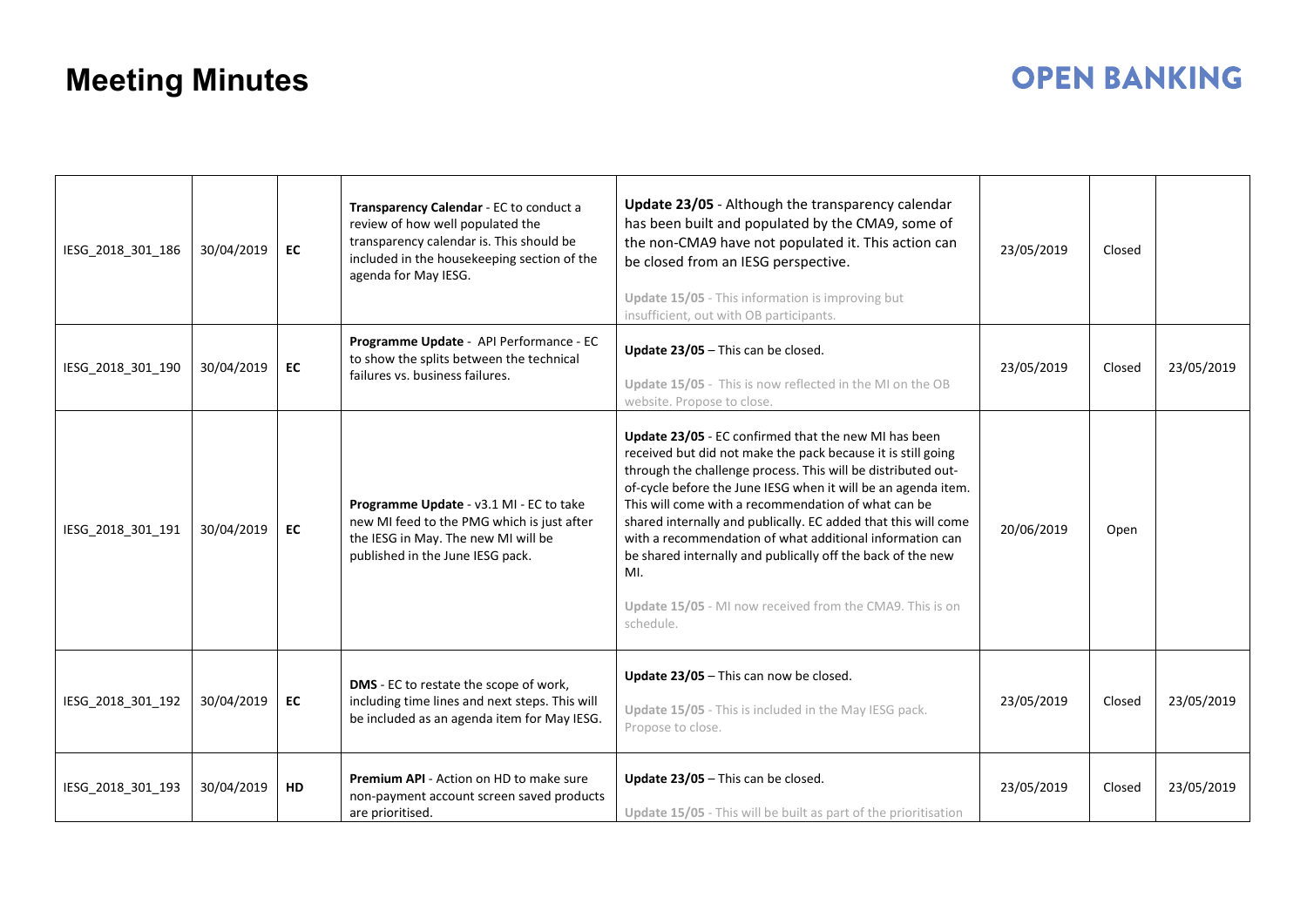|                   |            |           |                                                                                                                                                                                        | criteria. Discussions in progress at the Standards Group.<br>Propose to close.                                                                                                                                                                                 |            |        |            |
|-------------------|------------|-----------|----------------------------------------------------------------------------------------------------------------------------------------------------------------------------------------|----------------------------------------------------------------------------------------------------------------------------------------------------------------------------------------------------------------------------------------------------------------|------------|--------|------------|
| IESG 2018 301 194 | 30/04/2019 | <b>FR</b> | <b>Open Banking Consumer Strategy - IG</b><br>approved the paper with the suggestion that<br>FR gets feedback on the creation of<br>evaluation framework outside of the IESG<br>forum. | <b>Update 23/05 – SC to schedule meeting for AA and FR to</b><br>update IESG members on the Consumer Strategy.<br>Subsequent discussions will form part of a new action. This<br>action can be closed.<br>Update 15/05 - SC requested update from FR on 14/05. | 23/05/2019 | Closed | 23/05/2019 |
| IESG 2018 301 196 | 30/04/2019 | IC        | Article 10 SCA issue for Open Banking AIS -<br>IC to use the bilaterals to determine ASPSPs'<br>interpretation of article 10.                                                          | Update 15/05 - This has been included in the bilaterals. Not<br>all CMA9 bilaterals have completed this.                                                                                                                                                       | 23/05/2019 |        |            |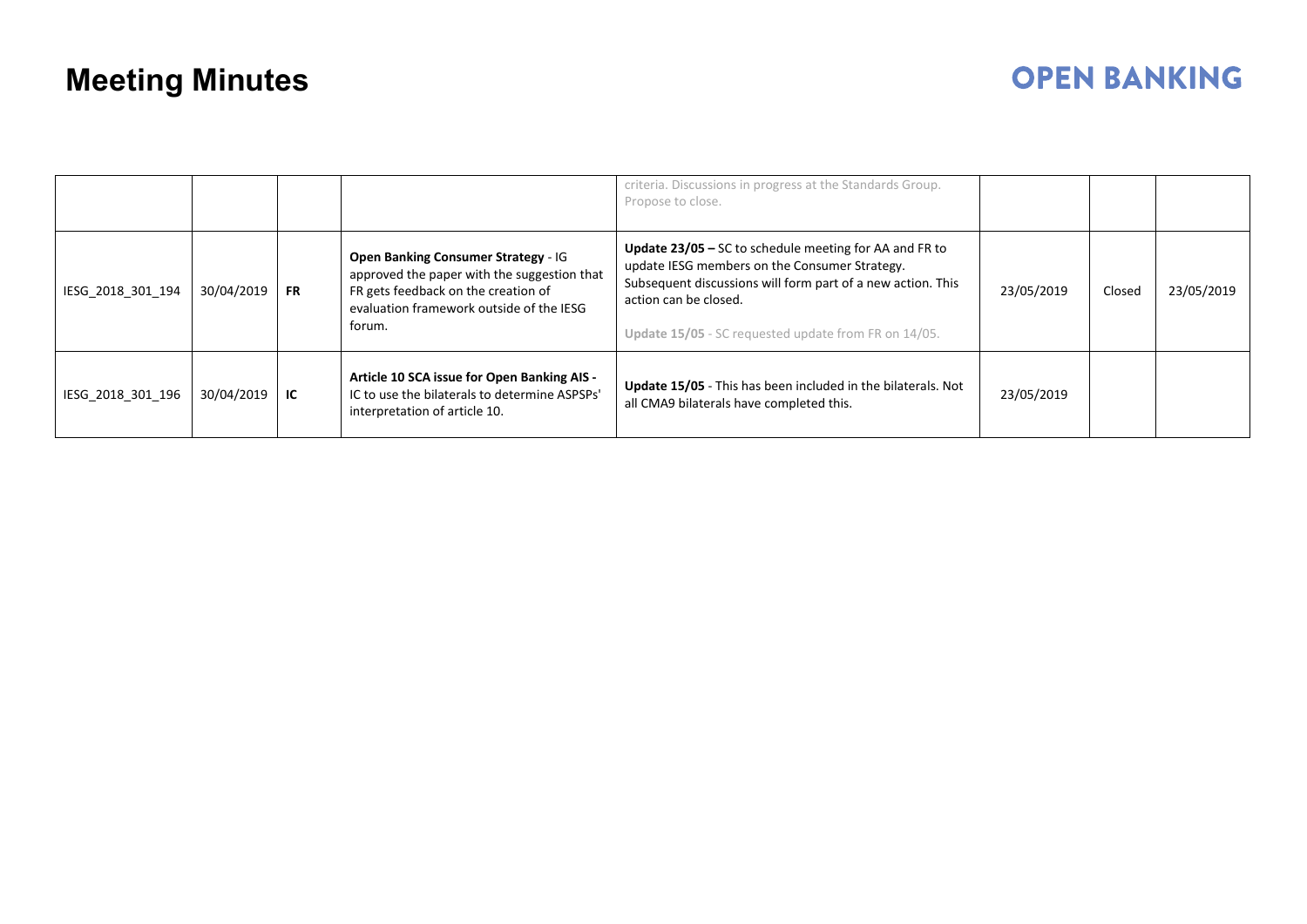### **OPEN BANKING**

#### **1.c PROGRAMME UPDATE**

#### *1.c.i OBIE STATUS REPORT*

- 1.8. Before handing over to **EC**, **IG** reminded IESG that the usual API KPI Performance is absent for reasons discussed during the action updates – i.e. it is a new version of MI and it was a short period between April and May IESG.
- 1.9. **IG** opened discussions on the OBIE status report requesting highlights from **EC**. **EC** added that there will be transparency around the Trustee actions from various evaluations and the delivery of the Customer Evaluation Framework included in the next Status Report. **EC** stated that the ISO27001 Security Standard Certification was approved and is now valid for 12 months. In terms of non-CMA9 sign ups, **EC** stated that the number is increasing on an on-going basis. **IG** asked whether the entities would be sensitive to their sign ups being made more public; **EC** commented that these are driven largely by the FCA bilaterals, and firms that are signing up and delivering production API Endpoints are broadly targeting dates between now and the end of June, with a few slightly later.
- 1.10. **BR** asked if it is possible to quantify the percentage of the market that are non-CMA9 sign ups. **IG** stated that this is an analytical challenge in its own right and can be done on a 'best efforts' basis. **RR** asked whether the entities would mind their names being disclosed, to which **EC** stated that this is possible, but disclosure is usually around the PR associated with going into production, rather than generally making the information available. **RR** stated that if a bank is going for an exemption in September, it would seem consistent with their obligation to be widely available, widely used, widely tested, etc. for their names to be shared with the industry. **EC** stated that the directory sandboxes for those that are published are freely available and public. The associated production timelines having them available for wide usage is more sensitive. **IG** stated that it is worth asking the question to see if a record of these entity names can be tracked; it would be good to be more transparent on the non-CMA9 entities that are signing up and also to try and get a sense for indicative or coverage by market share of the products.

### *ACTION - IESG\_2018\_301\_198 - OBIE Status Report - Non-CMA9 sign ups to OBIE - EC to investigate the possibility of the ecosystem seeing a record of non-CMA9 entities that are signing up to Open Banking. Due Date - 20 June 2019*

- 1.11. **FR** raised a point around TPP products and what they are delivering and / or offering the market, stating that more information around this would be helpful in order to monitor the progress of customers, in addition to the analysis already underway. **FR** added that the onward serving of other firms that are not on the AIS register (where AISPs are working for others, for example, debt advice agencies using AISP facilities, but do not register as being part of Open Banking) is not available – methods of measuring this impact needs to be thought through. **IG** commented that this is a good point that covers not just disclosing entity names but asking TPPs to disclose their propriety models, including identity of their client – this requires careful consideration. **IG** suggested that this gets picked up in the consumer work that is going on because it is less MI and more consumer analysis.
	- 1.12. **FR** asked, in terms of confirmation of payee and consumer representation, is the End User Advisory Council at Pay.UK providing input into the specifications. There should be consumer representation, so if the EUAC is not covering it for Pay.UK, then could it please be covered by the Delivery Working Group at OBIE. **PM** commented that there is an Industry Steering Group set up to consider Confirmation of Payee with representation from PISPs, including those who are mandated under the proposed directions to implement Confirmation of Payee and he is happy to consider consumer representation. This could be picked up bilaterally with **FR. FR** also suggested bringing this into DWG, to which **AA** requested an offline conversation to consider in more granular detail.

*ACTION - IESG\_2018\_301\_199 - Confirmation of payee and consumer representation - PM to consider consumer representation as an agenda item at the Industry Steering Group, which was set up by Pay UK to consider Confirmation of Payee.*

*Due Date – 20 June 2019*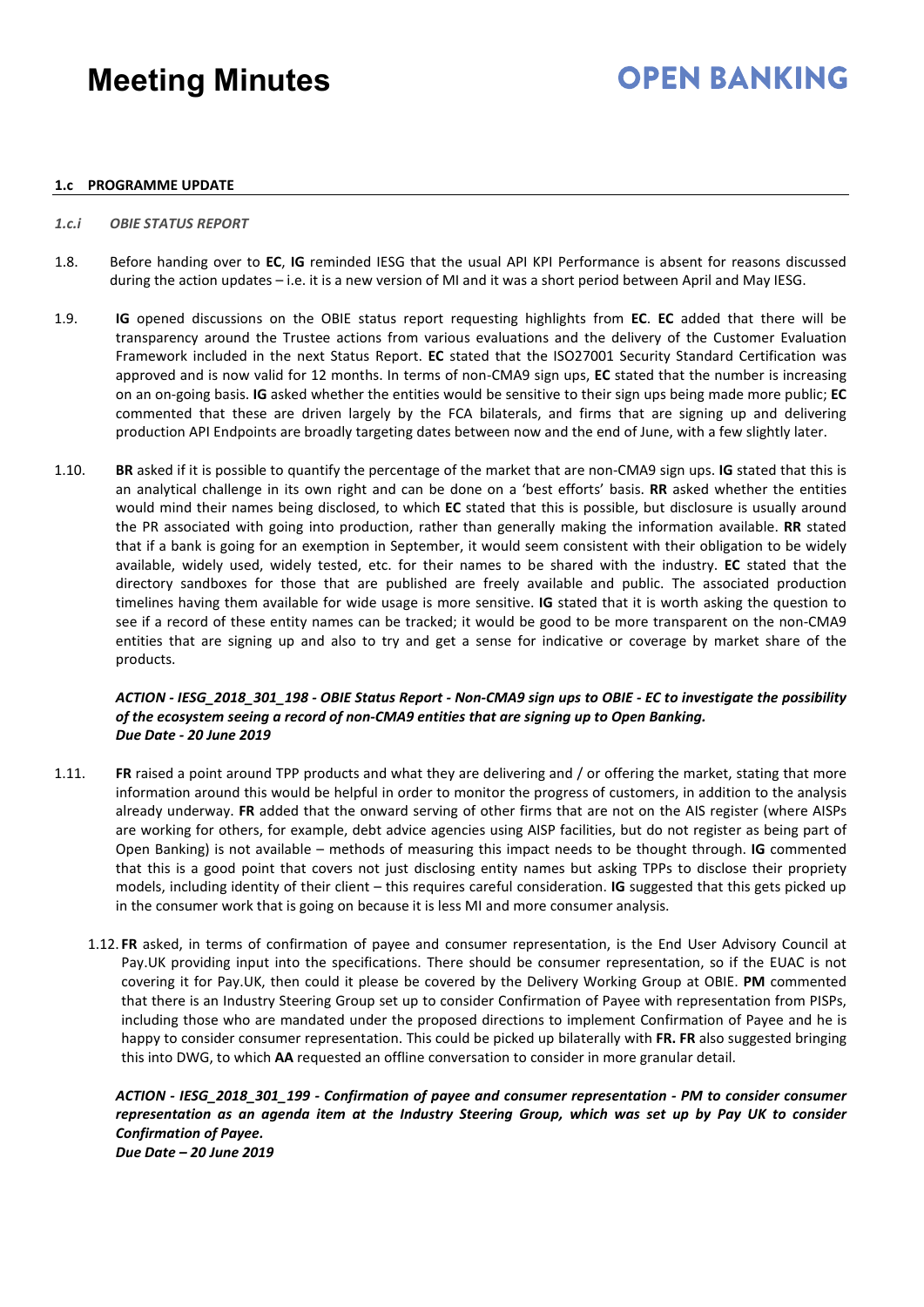1.13. **IG** concluded by stating that IESG members should bear in mind that governance around this process is owned by Pay.UK and that OBIE provides support with regards to the technology only.

**OPEN RANKING** 

#### *1.c.ii. CMA9 RELEASE SUMMARY*

- 1.14. **IG** requested an overview from **EC** before going to queries from individual CMA9 members.
- 1.15. **EC** commented that R3.1.2 is red but that this is a reflection of the lack of detail on delivery, and once this is agreed, it will return to green. This should happen through the next round of bilateral conversations within the month. **IG** urged any CMA9 members who feel that they will not be in a position to declare their R3.1.2 timing by the next bilateral to indicate so. **MC** stated that Nationwide would not have the plan in place by the next bilateral. **MC** asked if it is right to track red status against deliverables that are yet to be completed in evaluation or clear on whether they are mandatory or optional. **EC** commented that no evaluation items are included in R3.1.2 as these are published standards only. **RH** stated that this is the same for AIB as the notification that these are mandatory does not give enough time to complete a plan.
- 1.16. **GL** commented that trying to understand what is currently in the market so far what the TPPs are trying to build against an API right now vs. what they are going to get in June, September or beyond is difficult to navigate. **EC** used the R3.1 implementation as an example, stating that not all elements were delivered but all details were called out in the implementation plan that was published in the March IESG. In the context of whether they are fit for purpose and fully working, information is contained within the managed rolled out, which is transparent to all TPPs within the ecosystem through confluence and the development zone, including their functional and security conformance. **IG** agreed, adding that trying to represent all this information on one page will be difficult because the various bits like standards and whether it is fit for purpose, etc. sit across granular pieces of functionality within the ecosystem which developers have access to. **SW** stated that in order to transparently detail all aspects of the R3.1 implementation, for example, it would need several pages of tables to convey the message adequately. **CA** agreed, stating that it might be worth detailing when all the final functionality and product types are available. **GL** suggested that perhaps it might be easier to digest if there are ticks and crosses per bank detailing whether it is available in the market or not. **EC** stated that the transparency calendar covers this to an extent; it does not record each individual piece of functionality, but it does so at a standards level, then by brand. **EC** suggested that a Standards appendix that maps across all brands could be produced. **HP** commented that this is probably too low level detail for a Steering Group. **IG** suggested that as the transparency calendar has a lot of information, **GL** should meet with **EC** to determine what the gap is.

*ACTION - IESG\_2018\_301\_200 - Programme Update - CMA9 Release Summary - GL to meet with EC to determine what the gap is in the transparency calendar and how the Standards can be incorporated within this without going into low level detail. Due Date – 14 June 2019* 

#### *APPENDIX*

- 1.17. **IG** suggested that this section should be walked through by exception clarification points or questions on the funnel, or more broadly, on some of the social media analytics.
- 1.18. **IG** asked if the challenge process on the new MI is more complicated, to which **EC** informed IESG that the challenge process is working, however, the QA has generated rework. **EC** shared that the overall API calls rose from thirty eight million to circa forty nine million.

### **2.a VARIABLE RECURRING PAYMENTS (VRP) SANDBOX UPDATE**

2.1. **IG** introduced the paper stating that it was scheduled to be a verbal update at the April IESG, but time constraints prevented the update. **HD** informed IESG that the FCA decision regarding cohort 5 of the sandbox (within which the VRP Sandbox was included) was published on 29 April 2019; after which the OBIE put out a press release.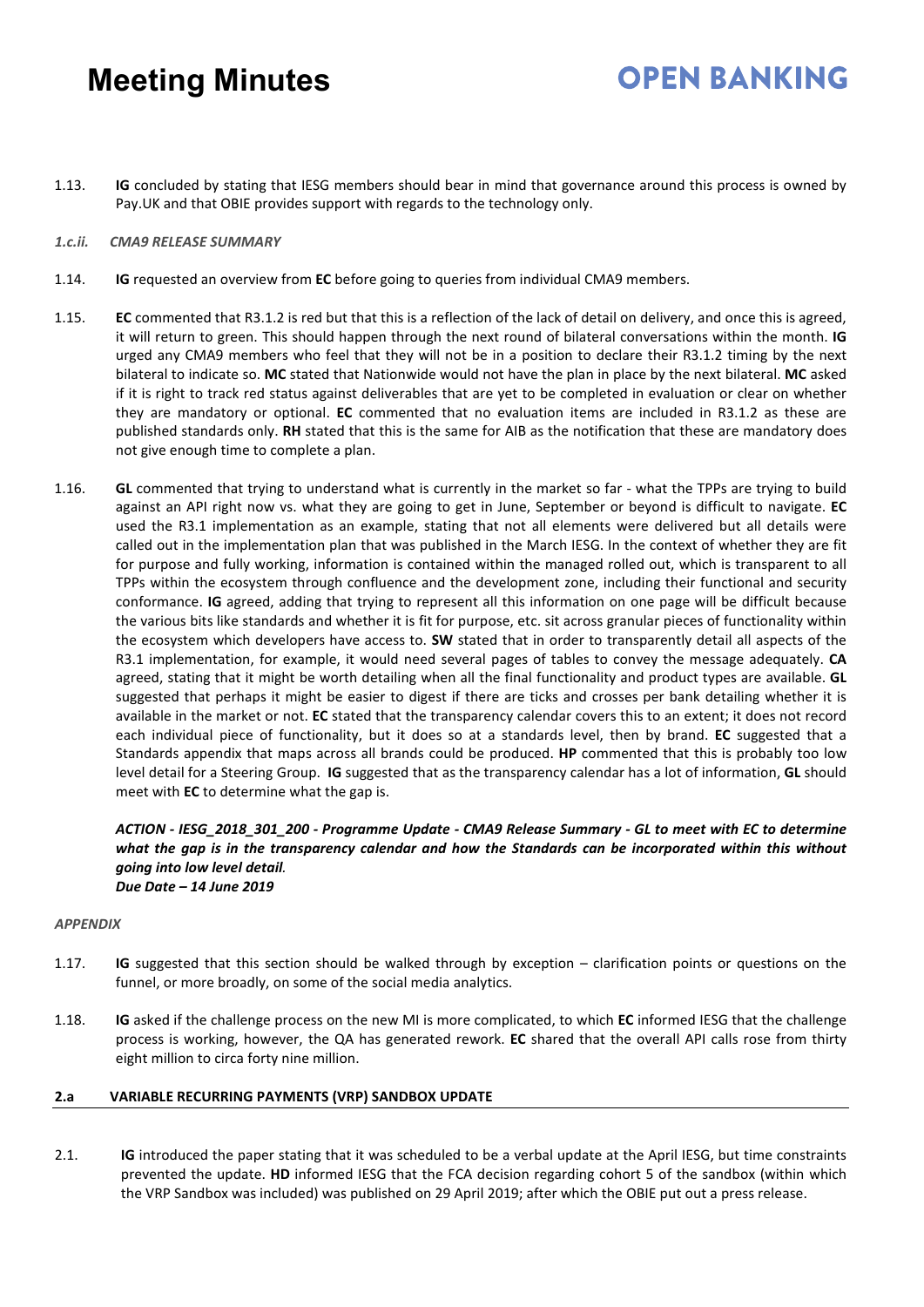- 2.2. In terms of process and timescales, **HD** explained that the FCA decision means that OBIE are now able to move into controlled testing around the VRP proposition – controlled sample sizes and in co-ordination with the FCA team. The process of testing in live with a limited sub set of participants (expected to grow) and limited and controlled volumes will take circa six months; this will be done in waves.
	- 2.2.1. The first wave has one ASPSP Starling Bank, including a number of third parties with real use cases to test.
	- 2.2.2. The OBIE team will be working with Money Hub who will be testing a number of sweeping use case, avoiding unnecessary penalties and fees and supporting savings.
	- 2.2.3. Go cardless is also involved, including a number of use cases around subscriptions and bill payments.
	- 2.2.4. There are a number of PISPs who are playing an aggregator role who might bring in additional merchant use cases.
- 2.3. **HD** explained that additional ASPSPs are expected as there is appetite in the market and a demand from TPPs, the OBIE team will also be working with the FCA to review and manage the progress.
- 2.4. In terms of objectives, **HD** explained:
	- 2.4.1. The OBIE team are looking to prove a technical payments proposition to create a proposition that adds value to the ecosystem and fills some of the gaps that are not adequately covered by some of the existing VRP methods in today's market.
	- 2.4.2. This also incorporates defining a hypothesis proposition to ensure that what is being put out into the market works for the end users, the banks and with TPPS leveraging this. Additionally, this is to ensure it has the right level of consumer protection with a supporting dispute management framework.
- 2.5. **IG** asked about next milestones and updates. **HD** advised that there are activities lined up between now and the next IESG in June.
	- 2.5.1. The first hypothesis the main objective is for the first wave of participants to agree the 'rule book', which will be mutually signed to start off the proposition. This will be the first draft of the VRP – a simple technical spec but with framework around consumer protection as well. This will be completed within the next three weeks.
	- 2.5.2. Live testing The next step will be live testing. There is mobilisation on the customer end, but the team are currently working with the TPPs to get that moving. This is likely to be in July.
- 2.6. **IG** suggested that an update should come to IESG when the framework for making this work is completed, including lessons learnt and observations.
- 2.7. **HP** asked about the possibility of an aspirational plan on a page to include a swim lane for the test environment and if this activity proves to be successful, there should be a tracker of what is deemed a reasonable time frame for the wider framework. **HD** agreed that this proposition is possible despite there being a number of dependencies on the outcomes and results of the sandbox. A broad consultation process is expected in parallel; however, an aspirational plan is possible. **IG** suggested a plan with scenarios and an 'intentions list'. **RR** requested an update by way of a WebEx session.
- 2.8. **FR** raised a concern around third party overdrafts and consumer representatives. **HD** responded by stating that there is a TPP who would like to participate, however, there is no overlap with the Starling client base. **GL** suggested that the outputs can be modelled with a different set of customer data. **HD** added that for the sandbox pilot, there will be a bilateral agreement between the bank and each of the TPPs because they will effectively be agreeing a framework by which they will not comply with in good faith during this test. Beyond the sandbox, if this proves to be an attractive proposition that is backed in the market, there may be a bigger framework built, however, the outcome should not be predicted. **EMD** added that it is prudent to consider all the elements relating to risks and the potential flaws that this exercise might bring as technology is faster than people; a risk assessment into the dynamics is recommended. **HD** agreed and **IG** added that the primary reason for using the sandbox is for protection as there were too many unknowns.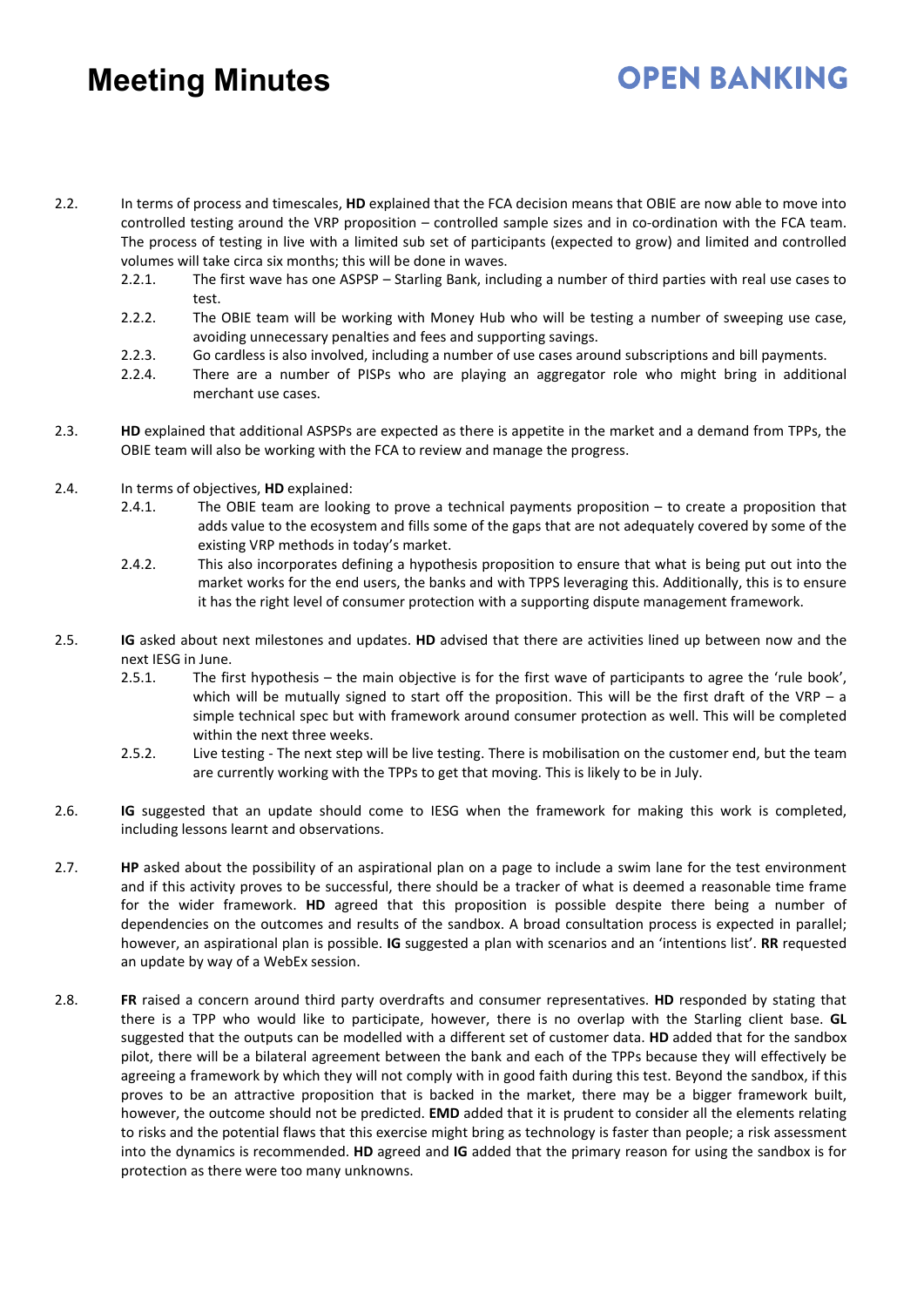## **OPEN BANKING**

- 2.9. **IG** stated that the importance of the sweeping use case should not be overlooked. The comparison to be looked into (and represented back to the CMA) has to do with the structure of the product sweep that exists at the moment, which are: *customer present* and *single immediate payment* and whether these are sufficient to achieve the outcome the CMA are looking for in terms of sweeping. If they are not, VRP needs to be revisited. If it is decided to proceed with the App-to-App implementation of single immediate payments, then this will sit in the voluntary commercial space. **AL** commented that it is not the FCAs intention to test the commercial viability of the propositions, but it helps to develop the FCA policy, as this helps the industry. **AL** added that with regards to the point around offering the customer a service directly through the online interface, there is no analogy for these types of payments. **IG** stated that the FCA sandbox is an annual process and will take a considerable number of months before any of these milestones are hit.
- 2.10. **GL** asked about a discussion about the end to end PISP journey, looking at things like liability model, reverse payments, confirmation of payee, VRP – the full suite of things from customer journey through to customer or company risk. **GL** stated that he spoke to **TS** and decided to put a long list of things to work with the OBIE to develop a workshop divided into various points. VRP has a place in this discussion. **GL** added that this workshop is OBIE led but facilitated with FDATA. **IG** was supportive of the list, without an immediate commitment on how to tackle or solve problems. **AA** agreed that this is a good thing to do and with regards to the consumer framework, it will help to figure out what was anticipated by the CMA Order and PSD2 in terms of outcome. **IG** agreed and wanted to ensure that the working group being set up has the right level of consultation and participation from around the industry, including the CMA9 so that an exhaustive list is created.

### *ACTION - IESG\_2018\_301\_201 - VRP Sandbox Update - PISP Journey - HD to organise a session to walk through a more detailed update and discuss further engagement in the development of the VRP proposition. Due Date – 14 June 2019*

*ACTION - IESG\_2018\_301\_206 – PISP End to End Journey - HD to organise a walkthrough on the PISP end to end journey. Due Date – 20 June 2019*

### **2.b TRUSTMARK UPDATE**

- 2.11. **IG** informed IESG members of a meeting that took place on 04 June 2019 to consider the Trustmark proposition further. **EC** commented that with regards to the various views on scope, timings and impact on consumers, there is no progress so far due to a lack of consensus.
- 2.12. **SW** commented that the questionnaire posed questions that were black and white, which made it difficult to respond to and required consideration over a few weeks. **GL** agreed with this view and stated that the response from FDATA included an additional note to state that there were grey areas. **IG** stated this looks like there is appetite for it, however, only eight out of twenty possible responses have been received so far and urged IESG members to respond as a courtesy, even if the responses are seemingly unfavourable. **IG** concluded by stating that this cannot go ahead until there is a consensus and the team will now spend time taking stock of the current status.

### **2.c DISPUTE MANAGEMENT SYSTEM (DMS) OVERVIEW**

- 2.13. **IG** introduced this paper for noting; stating that the context behind this paper is that some of the more near-term action of dealing with Resolver had not been reiterated sufficiently. **IG** invited **AA** to give highlights.
- 2.14. **AA** explained that the paper is trying to contextualise what DMS is, and what it is not. At the moment, this is unique to the market but does not solve for every future requirement, but it solves for better communication between actors in the ecosystem. **EC** added that as the workings of the ecosystem are being understood, other aspects need to be reviewed to ensure that they remain fit for purpose.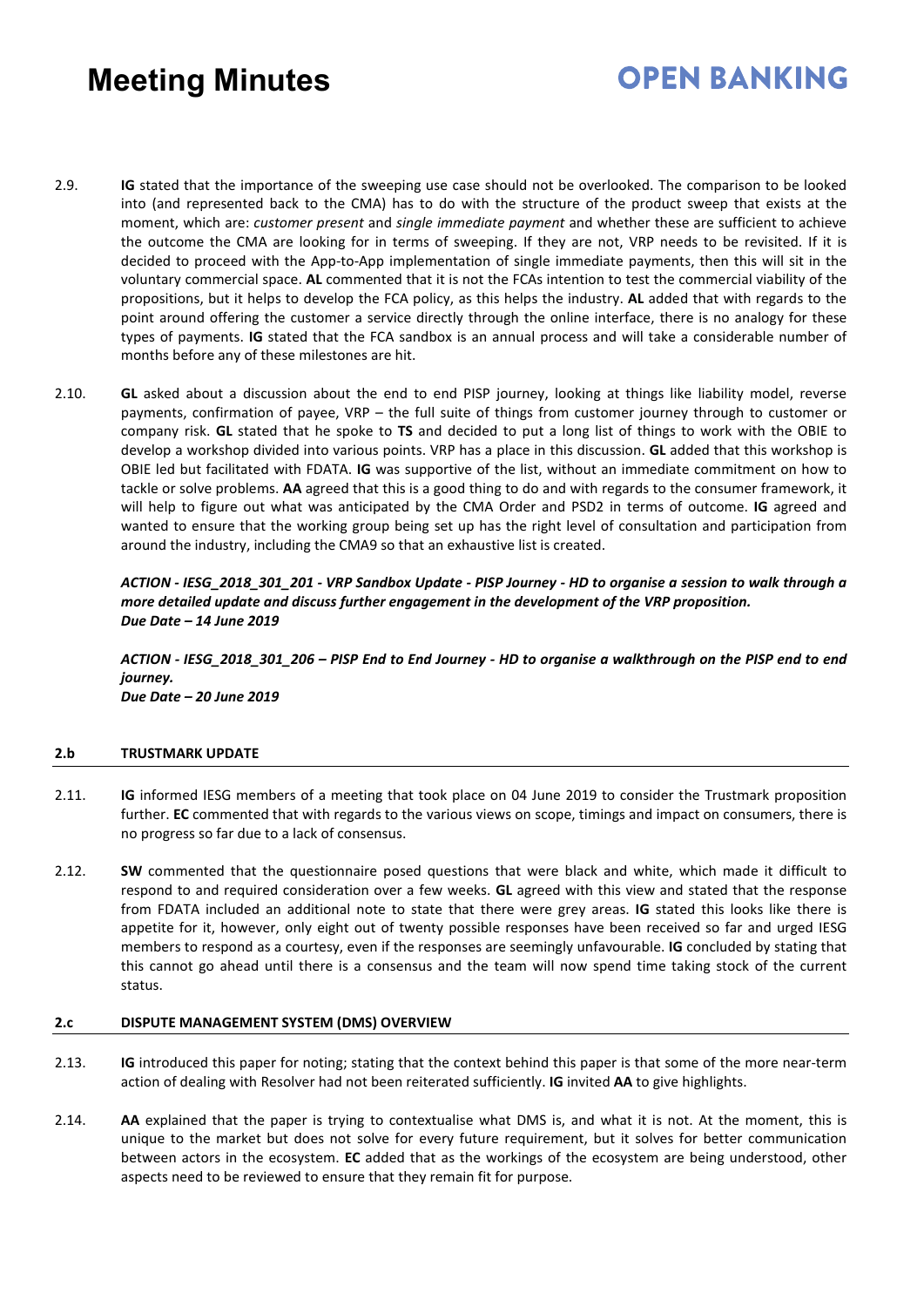# **OPEN BANKING**

- 2.15. **MC** stated that the requirement of the Order is to have a customer redress mechanism. This exists technically, but wanted to understand the gap being solved for today vs. what this will provide, including the intended timeframe for migration to it. **IG** responded, stating that the technology in the market today is a non-automated workflow system. **MC** suggested that it is not manual, but a combination of tactical systems that work, albeit not as efficient as it could be in the future. **EC** added that having now seen a couple of examples going through, the ecosystem will struggle without the ability to pass information between parties in a secure manner.
- 2.16. **FR** asked if the manual process involves downloading a Word document online form. **EC** confirmed this. MC asked how much this is being used so far, what the forecast for uptake is and that perhaps, this should be about right sizing it for the right point. **FR** agreed, asking what level of trust needs to be built into the ecosystem as even if just one goes wrong, it takes a longer time to rebuild trust than it is to lose it. **CA** stated that this is not for the customer, but for the TPP and the bank. **IG** concluded, stating that the OBIE cannot make a representation to the CMA stating that a customer redress mechanism has been delivered for this ecosystem on the basis that it is Word documents as this does not stand up to scrutiny for a project of this nature. **MC** stated that a customer redress mechanism would consist of a framework of rules and policies through which these disputes would be handled effectively on behalf of the customer; the technical tool that sits beneath that is just one part.
- 2.17. **GL** commented that the customer redress mechanism, which is a requirement under the Order is broader than the Dispute Management System, on this basis, there is a need to re-engage people and get the risk scenarios understood. **IG** supported the idea of some intelligent thought going in, stating that the DMS needs to be fit for purpose.
- 2.18. **BR** commented that the conversations are repetitive of discussions from previous IESG meetings, adding that the DMS at the moment may not constitute all of the dispute redress mechanisms which IESG agreed was laid down in PSD2, adding however, that the DMS project needs to proceed. **BR** agreed that there may not be enough people using it at the moment, but did not think it should stop the process because it only takes one mistake without this in place for things to go wrong. **BR** stated that this is an obligation put on the Order and it has to be fulfilled.

### **2.d P14 AND P15**

- 2.19. In terms of P14, **AA** commented that a key outcome of the previous evaluation was to have another look at a crucial question – why account comparison tools are not offered to current account customers (separating this evaluation into personal and business). This has kicked off and the paper includes an indicative time table for that.
- 2.20. With regards to P15 consent dashboard, **AA** commented that when it was originally written, the language was not clear on certain aspects. **AA** commented that the indicative timetable of end of June recorded in the pack is ambitious and IESG members may be asked to grant an extension to this time.
- 2.21. **IG** asked about the reason for the delay on this, **AA** stated that the timing was overambitious, but also the process of consulting particularly on a potentially different type of standard will take a bit of time. **AA** added that there has been a lot of movement around access dashboards in the regulatory space and the EBA Guidelines, and the link to P2, including the extent to which that may or may not be required is being reviewed. **AA** commented that all of the above gives the topic a lot more complexity than when originally written. **IG** commented that there seems to be more complexity and variability around P15, while P14 is a clear requirement of the Order.
- 2.22. **BR** commented with regards to P14, that there are few use cases referenced in the market investigation report. **BR** added that it is perfectly plausible that as the UK system develops, then switching between banks may become less of an issue than anticipated at the time simply because people may be multi-banking more than they were back then, or using services on top of their base bank accounts provided by TPPs. **BR** commented that while this is fine, the reason why it is happening should be investigated. **AA** said that there would be a separate conversation with **BR** to ensure the CMA current thinking is captured.
- 2.23. **FR** commented that in terms of next steps, there are two actions that need to be looked into: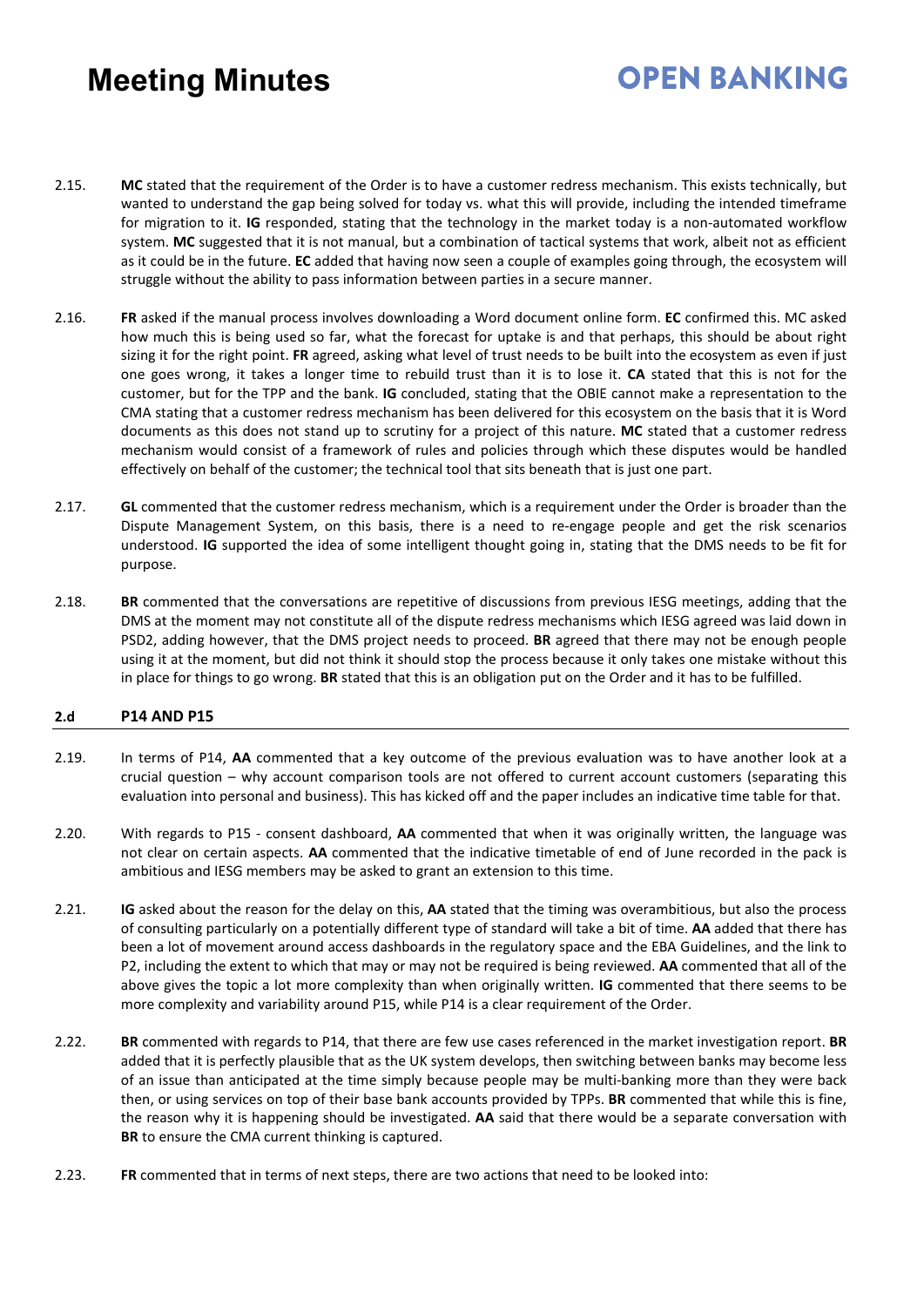2.23.1. Understanding how to address onward sharing and onward provisioning as these are complex to work out in terms of options and impact on the dashboard. Onward provisioning is within the PSD2 perimeter and onward sharing is outside the PSD2 perimeter.

**OPEN BANKING** 

2.23.2. Codifying consent. What would that look like and how would that purpose be explored.

**AA** agreed with **FR**'s points, adding these actions are on the detailed plan. The codification of consent as well as onward provisioning, onward sharing, etc. are being discussed with the ICO as this might be out of scope.

- 2.24. **RR** asked why there is no engagement with Money Supermarket, to which **AA** stated that conversations are in progress. **RR** added that they are big brands with existing platforms and a lot of experience in this field.
- 2.25. **IG** concluded by stating that there is appetite to understand how the emerging thinking is coming together as various participants are talked to, and on that basis, encouraged **AA** as part of the plan to have an open workshop with the right participants to get input from around this group and broader.

*ACTION - IESG\_2018\_301\_202 - P14 and P15 - AA to organise an open workshop with relevant participants to get input from different perspectives. The aim of the workshop will be to discuss emerging hypothesis. Due Date – 14 June 2019* 

### **2.e GLOBAL OPEN FINANCE CENTRE OF EXCELLENCE (GOFCoE) UPDATE**

- 2.26. **IG** introduced this update, explaining that **GL** had a meeting with the CMA9 to discuss how the initiative at the University of Edinburgh could be of benefit. **GL** stated that it was a good meeting strengthened by the input of the CMA9 as it ensured that there was a better grasp of the '*how*'.
- 2.27. **GL** explained that the stages in the roadmap unlocked various stages of value as perceived and actual risks were discussed with the starting position being that there is a capability in the GOFCoE with the ability for fintechs and banks to train and test their algorithms. **GL** stated that the other pillars – the economic model, the role of ethics, trapping discrimination and creating a library of best practice, APIs and security profiles for the market are not in the first layer, however, the P14, VRP, overall OUC2 capability could be reasonably put together with a data set to enable firms to model and test.
- 2.28. In terms of feedback from the meeting, **GL** stated that there is a requirement to explore potential benefits to the CMA9 as institutions in the long run, including what the data governance would look like, adding that there were further discussions about potentially repurposing the data for things like mental health, debt, regulatory, governmental economic research with the right rules in place. **GL** also mentioned that a balance would need to be found if the data was opened up to large banks or big techs that were not contributing - this would be restricted.
- 2.29. GL moved on to discuss next steps:
	- 2.1.1. to organise workshops to look at types of data,
	- 2.1.2. to consider whether anonymisation or pseudonmysation approach would work best,
	- 2.1.3. to consider whether, in the second stage, there might be an ability to start linking identifiable facets across banks to enable fraud detection and tracking to take place,
	- 2.1.4. to consider the overall governance of the organisation,
	- 2.1.5. to reach clarity on the roadmap; and
	- 2.1.6. to consider what is required in the short term to get OUC2 to function.

In terms of the workshops, **GL** confirmed that he would be co-ordinating in conjunction with the OBIE - **MCh**.

- 2.30. **IG** opened the floor to questions. **AL** asked about clarity on a point in the pack about the processing of the data. **GL** confirmed that the data could be used for scientific purposes. There were three models looked at.
	- 2.1.7. The data comes out in raw form and then refined before presenting it
	- 2.1.8. The top level data science capability is used to ensure the redaction of the process is applied consistently.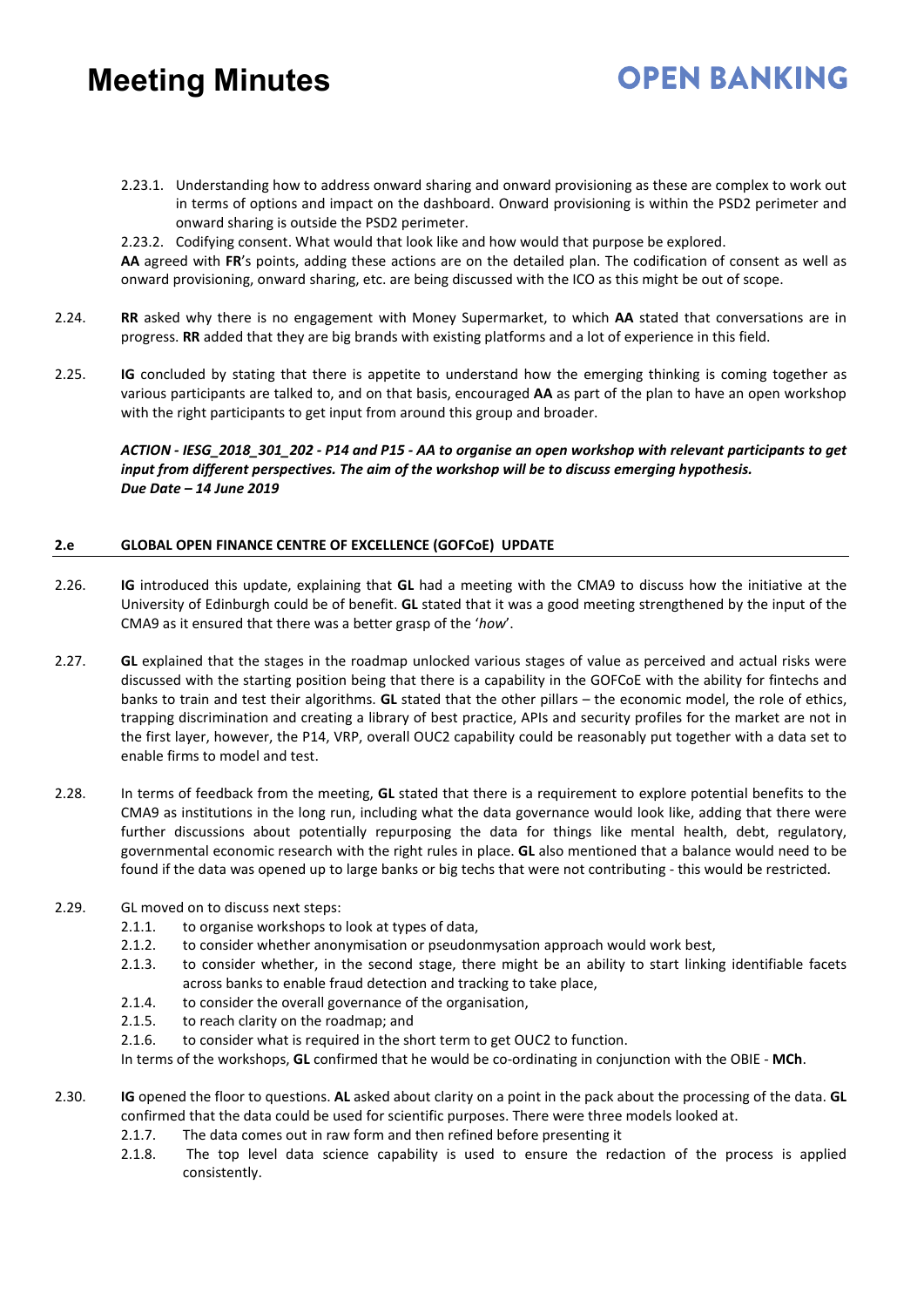- **OPEN BANKING**
- 2.1.9. The banks do all their redaction processes and send the data over (there would be concerns over consistency with this option).
- **GL** added that of the four delivery pillars, two are for scientific research:
- 2.6.4 The global economic model; and
- 2.6.5 The assessment of ethics and discrimination issues.

**GL** stated that collaboration had begun with the Centre for Innovation and Ethics and the FCA, the idea being that institutions such as the fintechs or large banks can enter into this without feeling like they are at risk.

2.31. **IG** asked about timescales, to which **GL** stated that the capabilities exist, but the challenge is with the legal and privacy work and not the equipment and scientific capability. **GL** added that in terms of funding, some of the CMA9 have indicated that they would be interested in putting in capital, there is also a government grant and some philanthropic contributions. **GL** stated that the capacity to support OUC2 depends on data governance, purpose, duration of availability and making sure that at a granular level, the right quality of data would have to be obtained. **GL** concluded by stating that encouragement from CMA9 and non-CMA9 was essential to the success of this initiative.

### **3.a AOB – UPDATE ON EUROPE**

- 3.1 **IG** requested an update from **HP** as the paper was prepared jointly with **CM**.
- 3.2 **HP** stated that the general feedback from outside the UK is that Fintechs in the EBA WG are finding the APIs that have been made available in production by other firms are of poor quality, unstable and inconsistent.
- 3.2 **HP** added that TPPs in particular are predicting difficulties in September as the alternative to screen scraping in its current form has not been proven.
- 3.3 In terms of test facilities, **HP** commented that the feedback was not great and that there are functional requirements from the TPP that are required to make them useful.
- 3.4 **HP** stated also that as more firms are beginning to work through the implications of SCA (Article 10), more questions are being asked because PSD2 is ahead of its time and a recurring theme is that there are a number of interpretations leading to unintended consequences, for example, one factor authentication journey to access online banking service by HSBC vs. two factor authentication tokens which customers do not like is restricted to limited value by the Article 10 interpretation. The constraints of this nature were taken away as an action.
- 3.5 **IG** stated that the determination being sought is what changes might occur in Europe that could effect a change in the UK. **SW** stated that he does not think any banks can plan to achieve compliance by September as there is no capacity or capability to change anything. **HP** stated that this aligns with conversations at the EBA WG. **IG** commented that the thinking goes beyond 14 September 2019. **GL** gave a summary update on a presentation he delivered to the Eric Ducoulombier, Head of Retail Financial Services at the European Commission 23 April 2019 outlining material consumer and small business detriment that will ensue from issues in the RTS and its timetable. This generated various comments, and **IG** suggested that the outcome from **GL**'s upcoming meetings would be interesting to note, and in the meantime, he would share the paper with IESG members.
- 3.6 **IG** tied the discussions into **FR**'s point at the beginning of the meeting around understanding what the crossover would look like. **IG** suggested that there should be an action in IESG to do something similar or defer to the FCA for a steer as there is little effect the IESG can have at this point. **AL** stated that if the ask is some kind of forbearance, there needs to be a case made by the industry to facilitate this.
- 3.7 In wrapping the conversations up, **IG** stated that the question is whether the OBIE need to play a role in either gathering evidence, or in proposing potential solutions. **FR** added that she is interested in the impact for consumer as the risk to the consumer should be the priority. **AL** stated that this is a unique situation because normally a firm would approach the FCA to ask for forbearance or waivers when they could not comply with a rule, whereas the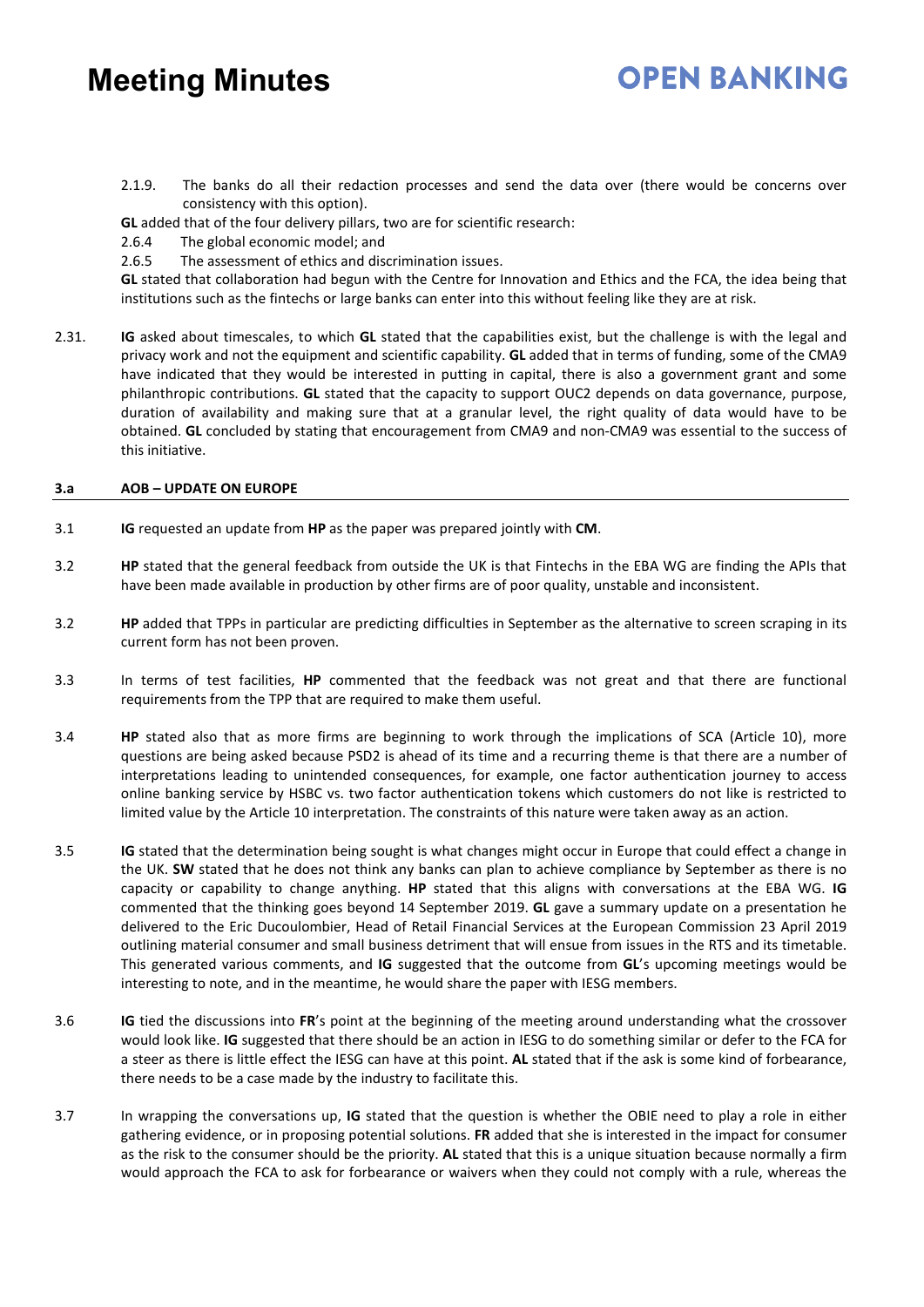## **OPEN BANKING**

problem here is when the firms are complying with the rules creating an impact to other firms. In **AL**'s view, the FCA would not be able to dictate who the solution should come from – the OBIE, UK Finance or a regulatory body.

- 3.8 **FR** stated that OBIE needs to action this because UK Finance is looking at cards and needs evidence, therefore it would be helpful for Open Banking to do something. **MCH** stated that OBIE presents a unique coalition of stakeholders, including consumers and the problem is that the combined impact of firms doing things that impact other firms has an onward impact on end users, whether they are individuals or small businesses. **BR** addressed **IG**'s specific question around what the OBIE need to do by first asking whether there is anything the CMA need to do, and whether there are obligations placed on the ecosystem by way of the Order that could compound the problem if they remain in place. If this is the case, the Order would then need to be amended. **IG** asked whether **BR** (from a CMA point of view) would be supportive if the OBIE did some evidence gathering which would overlap with **GL**'s work, but more specific to the Order in the UK. **BR** agreed on the basis that the CMA would not want to give green signals to a train that is going to crash. **CA** added that the answer would be to effect a delay as an industry in order to enable TPPs to migrate from screen scraping to the final good version of the APIs. **CA** also stated that she would be happy to write a paper on what the timelines look like, and what it would do from an FCA or consumer perspective. **IG** stated that there are two elements to this:
	- 3.8.1 What do the OBIE need to do; and

3.8.2 How big a problem is this, and what evidence is required from a TPP and consumer point of view.

**IG** invited closing comments on OBIE performing an evidence gathering exercise without crossing boundaries with UK Finance or FDATA.

- 3.9 **HP** commented that OBIE was instituted to put in place and trigger an API ecosystem, but are not arguing for a delay, therefore the presentation of this should be thought through carefully and might be better coming from UK Finance. **AL** added that given the last two or three go-lives and with lessons learnt on board, having another one day where everything switches on and off raises similar concerns.
- 3.10 **IG** concluded as follows:

3.10.1 OBIE to have a conversation with UK Finance and circulate **GL**'s paper on unintended consequences of PSD2 RTS to IESG members; and

3.10.2 OBIE to conduct evidence based thinking around the CMA Order as the mandate for doing this comes from the order.

**IG** added that it is sensible to do some evidence gathering on technology that has taken up money and effort developing and pushing, even if that means effecting a delay.

*ACTION - IESG\_2018\_301\_203 - Screen Scraping - AA / EC to conduct an evidence gathering exercise on unintended consequences of hard PSD2 deadlines. Due date – 20 June 2019* 

*ACTION - IESG\_2018\_301\_204 - Screen Scraping - SC to share GL's paper on the unintended consequences of PSD2 to IESG members Due Date – 31 May 2019*

### **3.b AOB – UPDATE ON P2, P8, P9**

3.11 **IG** advised that an offline update would be provided by **AA**. **CA** stated that within Barclays there is confusion over what is mandatory and what is not, therefore, clarification would be helpful and requested a session on this. **IG** agreed to this. This would be a conference call open to anyone from IESG only.

*ACTION – IESG\_2018\_301\_205 – P2, P8, P9 - AA/SC to organise conference call for IESG members for an update. This will be rolled into the June IESG. Due Date – 14 June 2019* 

#### **3.c AOB – FCA INPUT ON eIDAS**